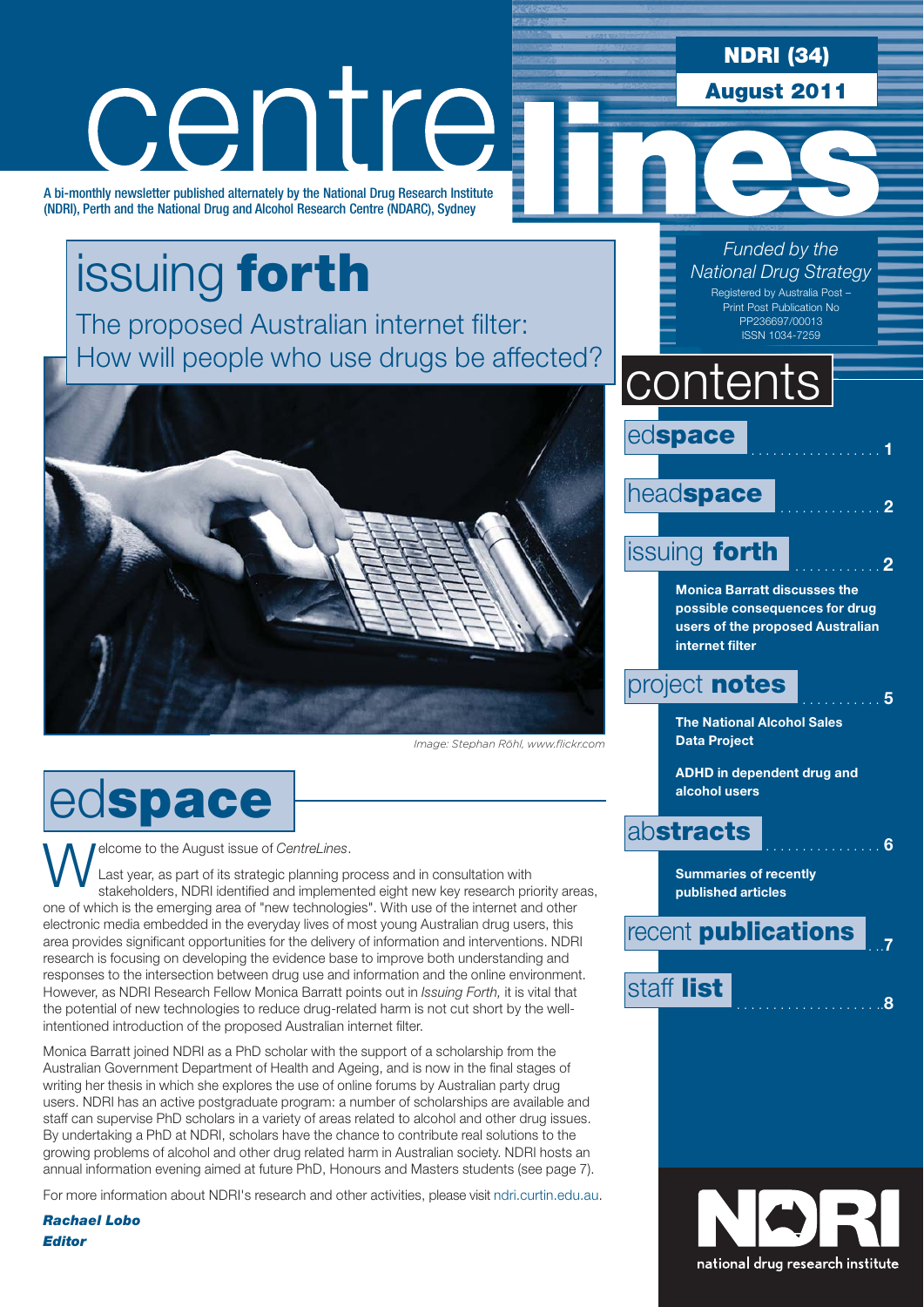### centre lines

### head**space**

story is replete with examples<br>of unintended harm arising from<br>noble intent. In *Issuing Forth*<br>Monica Barratt alors us to a potential of unintended harm arising from noble intent. In *Issuing Forth*  Monica Barratt alerts us to a potential risk that could arise from the Australian Government's intention to pass legislation to mandate that internet service providers (ISPs) block all websites hosting refused classification content. We are all aware of the influence of the internet and other electronic communications on the drug field. The internet in particular is a potential conduit to drug supply, to information and misinformation about drugs, and a potential medium for prevention, harm reduction and other interventions.

There are those among us who might welcome legislation that limits access to misinformation or poor quality information about drug use, or information that appears to glamorise or normalise use. However,

### issuing **forth**

The proposed Australian internet filter: How will people who use drugs be affected?

an ever increasing proportion of the community, including those who use drugs, communicate and source information via the internet. Some people use the internet to seek information about drug use, how to avoid and reduce risk, and how to get help, because that is how they prefer to get their information in general, and/or because the internet allows anonymous access to information and advice that does not carry the risks associated with personal inquiry.

We are only just beginning to explore the potential for effective prevention, harm reduction and treatment effort. Some initial important steps are being taken to ensure that there is some quality management of the information and dialogue that occurs. But if drug websites are blocked, not only is there a danger that we will limit access to an increasingly important medium for information and intervention, a medium

that is accessible and preferable for at least some consumers, there is a danger that we will lose any capacity to influence access to



high quality and accurate information.

There is no stated specific intent that some of the websites described by Monica should be targeted. But they are likely to be caught up in a broad sweep that has the potential to reduce access to quality information and to effective advice. Public health needs to be more keenly considered in the framing and implementation of the legislation, or we potentially make things worse. **cl**

*Steve Allsop Director*

#### **The Federal Government has proposed** legislation mandating that internet service providers (ISPs) block all websites hosting refused classification content<sup>1-3</sup>. According to the Australian Communications and Media Authority (ACMA)4, refused classification content includes "child abuse and child sexual abuse material, depictions of bestiality, material containing excessive violence or sexual violence, detailed instruction in crime, violence or drug use, and/or material that advocates the doing of a terrorist act". Presently, online content that is brought to the attention of the ACMA can be refused classification, but only websites hosted in Australia can be issued with a notice forcing them to shut down. Website owners can easily bypass these laws by hosting their websites in other less restrictive countries. Under the proposed legislation, ISPs would

definition of refused classification2,3. In 2011, the Australian Law Reform Commission began a review of the National Classification Scheme, including within its investigation the definition of refused classification5. NDRI has responded to the issues paper6 by considering the potential public health impacts of the proposed internet filter for people who use drugs.

be required to block all sites that meet the

#### **The status of drug-related online content in Australia**

Lumby et al.7 list the types of online content that can be refused classification under current law. They include within this list "instruction on drug use" (p9). The definition of refused classification in the *Classification (Publications, Films and Computer Games) Act 1995 (Cth)* is broad and relies on an evaluation of whether the material would "offend against the standards of morality, decency and propriety generally accepted by reasonable adults". Media that "depict, express or otherwise deal with matters of… drug misuse or addiction" and/or "promote, incite or instruct in matters of crime" may be refused classification, subject to the extent to which they would 'offend reasonable adults'. These laws indicate that print publications, films, games and online content deemed to instruct in or promote drug use may be banned in Australia. Indeed, the books *E for Ecstasy*8 and *PIHKAL: Phenethylamines I have known and loved*9 were refused classification in the 1990s due to drug-related content.

The Australian Government currently provides indirect funding for the development and maintenance of Australian websites that aim to provide instruction

in drug use for the purposes of harm reduction10, 11. If members of the public complained about these websites, and the ACMA deemed their content to be 'offensive to reasonable adults', such Australianbased sites could be issued with take-down notices under existing law. Although the Federal G+overnment has not yet targeted overseas or local websites that provide instruction in drug use, local websites "set up by a community organisation to promote harm minimisation in recreational drug use" (p13) and an online "university newspaper which include[s] an article about smoking marijuana" (p14) could technically be refused classification under the current system7. This power would be extended to overseas websites under the proposed legislation.

#### **Use of drug websites in Australia**

Most evidence suggests that illicit drug use is increasingly occurring in an environment saturated with internet technologies. About 28% of Australians aged 20 to 29 years and 25% of those aged 18 to 19 years reported the use of any illicit drug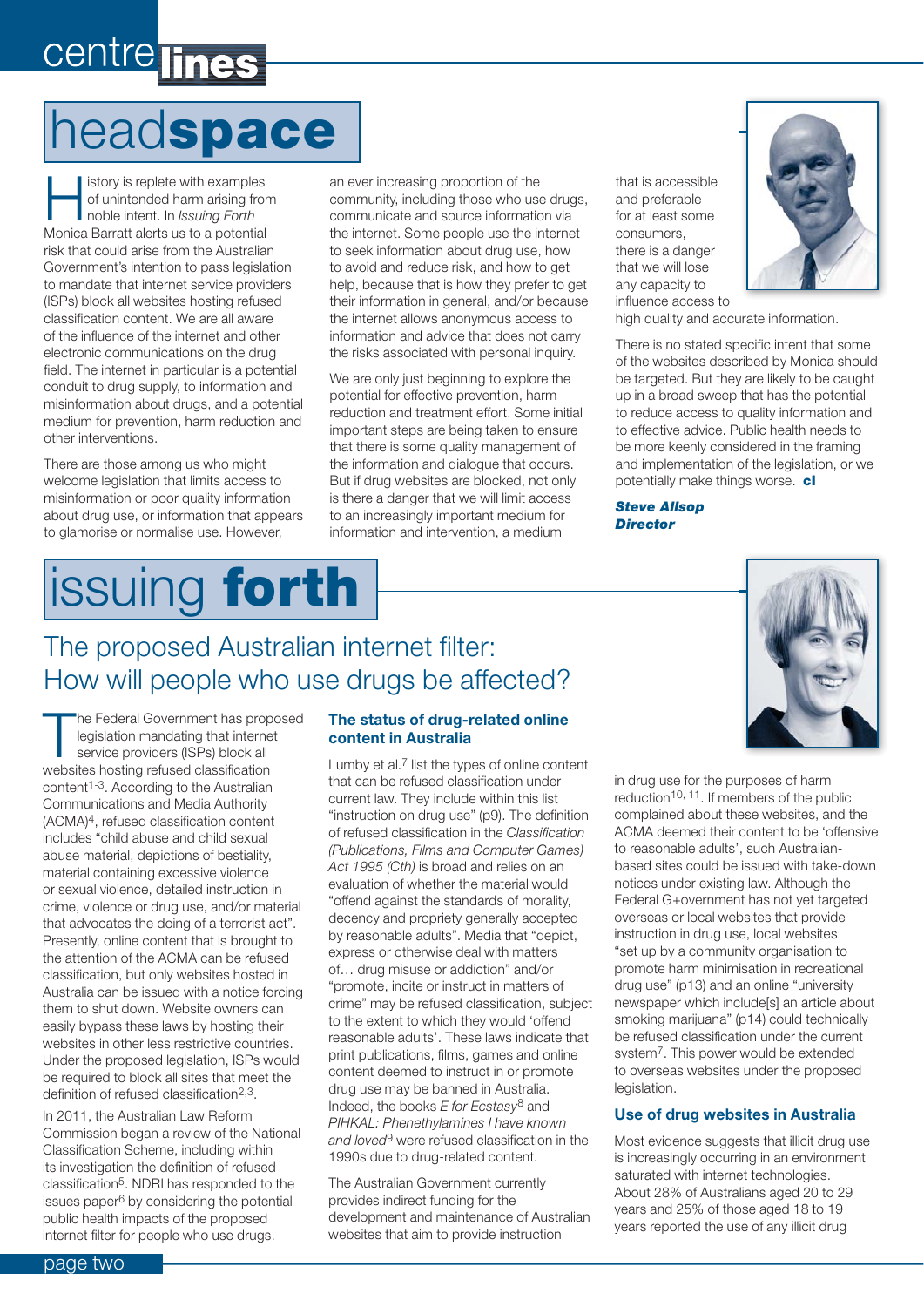in the past 12 months in the most recent National Drug Strategy Household Survey  $(2010)^{12}$ . These young adults were more likely to report recent drug use compared to both younger (14% of 14-17 year olds) and older (19% of 30-39 year olds; 13% of 40-49 year olds) groups<sup>12</sup>. The most recent Australian Bureau of Statistics data indicate that young adults, who are the most likely to use illicit drugs, report high levels of internet access: over 90% of Australians aged 15 to 34 years reported internet use in 2008-09 and almost all of this use occurred regularly (either weekly or daily)13. People who use drugs are also increasingly reporting the internet as an important source of drugrelated information14,15. In contrast to this general trend, ecstasy users recruited at dance events in 2006-07 in three Australian cities reported either never (45%), rarely (33%) or sometimes (13%) accessing the internet for drug information<sup>16</sup>.

NDRI's recent research involved engagement with the users, moderators and administrators of 40 internet forums where drugs were discussed in Australia<sup>17</sup>. We recruited 837 drug users who recently participated in online drug discussion to complete an online survey, and 27 of these respondents also completed in-depth qualitative interviews. Nearly three quarters of the drug users who responded to our survey were male and their average age was 23. Over the 18 month data collection period (2007–2008), NDRI also engaged in online participant observation and saved records of interactions between drug users in public internet forums. To better understand how forums were run, we also approached forum moderators and administrators and engaged them in discussions about how they deal with drugrelated content on their websites.

We asked survey respondents whether they had searched or browsed different types of websites or online forums in the past 6 months. As shown in Figure 1, pill report websites were the most commonly reported (82% of 778). Over half of those who reported accessing websites for drug information reported use of Wikipedia (56%), other drug harm reduction websites and forums (56%), and Google or other search engines (54%) to access drug information. Half the sample (50%) reported accessing dance or music websites and forums to obtain drug information. Other website types, including government websites, were considerably less popular. NDRI's findings are consistent with Bleeker et al.16. The internet users among Bleeker's more mainstream group who were recruited at dance party events nominated similar websites<sup>16</sup>.

#### **Harm reduction through online drug discussion**

NDRI's research suggests that:

- The vast majority of Australians who use illicit drugs and participate in online drug discussion do so to reduce the risks of their use,
- they value the increased accessibility and anonymity afforded by online communications and content,
- the most common drug practices researched online included new drug types, dosage and drug purity, and
- forum rules and practices encouraged accurate information and discouraged sourcing of drugs.

We asked survey respondents if they had performed specific activities 'when reading or participating in online drug discussion'.



*Figure 1: Websites/forums searched or browsed for drug information in the past 6 months*

Almost all respondents (88%) had read or participated in online discussion for the purposes of reducing harm. This category included 'learnt how to use drugs more safely' and 'learnt how to avoid bad experiences with drugs'. A similar proportion of the sample (80%) reported reading or participating in online discussion for the purposes of enhancing effects. This category included 'learnt ways to enhance drug effects' and 'found out about new ways to get high'. Only 20 respondents who reported seeking information to enhance effects had never engaged in harm reduction. This group represented just 3% of all respondents who had ever tried to enhance drug effects through online research. These results indicate that internet forums play an important role in harm reduction practices by reaching people who seek to enhance their drug experiences.

We also conducted qualitative online interviews with 27 drug users who were involved in online drug discussion. According to these interviews, the main advantage of using online forums to discuss drugs was accessibility. For example, 'collective responses' were given more weight than the opinions of individuals when gathering information (e.g., 'if it's online, you're more likely to get a collective response'). The benefits of online drug discussion were often set in contrast to other sources of drug information such as friendship groups, which were usually described as limited by lack of expertise (e.g., 'Online you can talk to a diversity of people... offline you generally get to talk to some pretty ignorant people'). The importance of accessing other drug users was also mentioned (e.g., 'Here are people who have also been through what I have'). Accessing a wide variety of people, experiences and opinions was also highly valued (e.g., 'I could talk to guys in pubs all my life and still never find one person who's heard of 2C-B').

The other advantage of the internet for discussing drugs was perceived anonymity of accessing the information and interacting with people online. Interviewees described how online drug discussion protected them from divulging their own use of drugs to people in their everyday lives, whom they believed would be more likely to pass negative judgement or stigmatise them (e.g., one interviewee said he would be 'scared of people judging' if he were seen 'walking into' a 'centre in the street with all this info').

In terms of which drug practices were affected by online drug discussion, we classified interviewee responses into eight categories (from most to least popular): (1) trying new drug types; (2) dosage;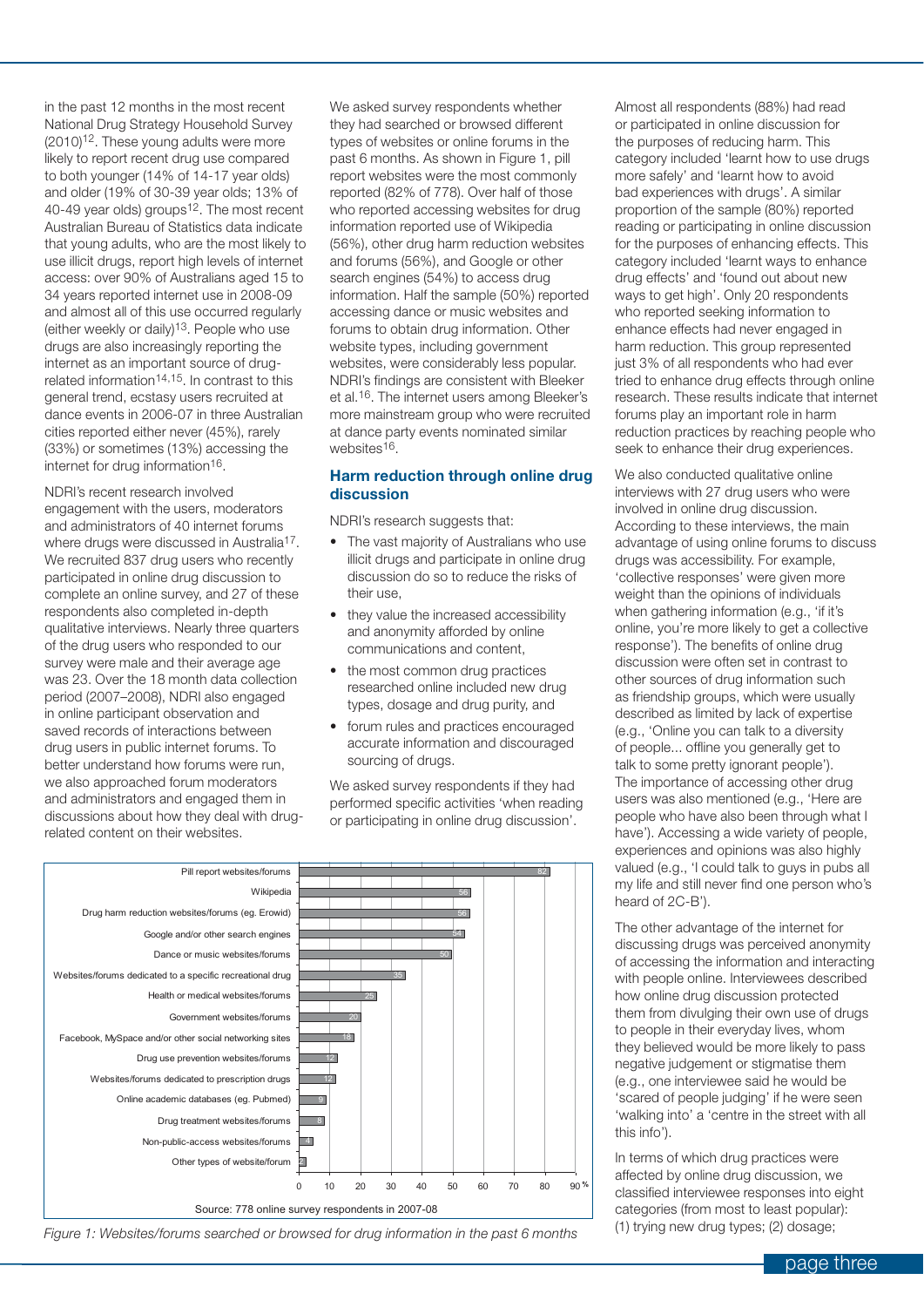### centre lines

# issuing **forth continued...**

(3) content and purity; (4) combining and mixing; (5) settings of use; (6) methods of use; (7) preparing and extracting; and (8) drug sourcing and access. Consistent with concerns that some authorities have about the internet, most interviewees discussed discovering drugs they had not heard of through the internet, (e.g., 'It's definitely taught me about some more obscure drugs which has led me to find them and try them'). Typically, interviewees described finding out about new drug types online as a trigger for their curiosity, although there were also cases where interviewees described avoiding particular types of drugs after researching them online. Only three of 27 interviewees mentioned finding out about how to access drugs online.

All public internet forums we accessed were moderated, usually by volunteers. In some cases, moderators aimed to ensure that content reflected a harm reduction ethos of moderate and informed drug taking, while in others, any drug discussion that involved instructions or personal admissions was prohibited (e.g., 'if someone just wants to get high or looking for a quick buzz they get called out pretty quickly'). Moderators also referred forum users to trusted information sources or invited experts (ambulance officers, drug educators) to answer drug-related questions. Forum rules also prohibited people using the forums to source drugs and people who did so were usually warned or banned from using the forums.

#### **How will people who use drugs be affected?**

The most popular drug websites were those that are most likely to be refused classification under the proposed internet filtering policy7. *Pillreports.com* contains information about the content and purity of pills sold as ecstasy, as well as stories from users about their experiences and interaction between users that could be classified as instructional or promotional. Drug harm reduction websites, including *Erowid.org* and *Bluelight.ru*, contain explicit instructional materials, including instructions developed by drug users about the most effective and safest ways to consume drugs, and personal narratives detailing drug experiences designed to assist and educate other drug users. Wikipedia also contains detailed peer-written instructional material. Google offers gateways to websites based on global popularity, thereby reinforcing the most popular drug websites to searchers. These international sites are not currently affected by Australia's classification system. If the proposed ISP-level filtering system

was adopted using the current definition of refused classification, these sites could be added to the blacklist.

Such action could have negative consequences. Instructional drug discussion and information is likely to move from public to private channels of communication. Most Australian drug users, who are not experienced internet users likely to implement technical fixes that bypass the filter, will have limited or no access to: archives of peer-driven drug information, anonymous social support, official rules and social norms that regulate discussion, and wide and varied voices not otherwise accessible through real-world networks. Furthermore, blocking websites where people discuss drug use will hamper efforts to monitor drug users in order to produce interventions that are responsive to new drug trends. This action will also remove the possibility of engaging with online communities to produce better public health outcomes.

While we did find evidence that Australian drug users accessed information in order to find out about new drugs, we also found that almost all respondents reported going online to find information on how to prevent harmful outcomes. Importantly, many sought and found relevant information about reducing risks that was not available from official information sources. Blocking sites which contain 'detailed instruction in drug use' would ignore the complexity of balancing the potential negative and positive consequences of such websites.

Our research suggests that banning drug websites will likely have a negative effect on the overall health of Australian drug users. The definition of refused classification should be examined from a public health perspective. Specifically, the inclusion of 'detailed instruction in drug use' in the definition of refused classification requires reevaluation in light of the evidence presented here. It would be unfortunate if well-intentioned policy changes inadvertently increased harm by decreasing access to websites that may assist in reducing harm for individuals and the whole community. **cl**

#### *Monica Barratt Research Fellow*

#### **Acknowledgment**

Thanks to Vic Rechichi, Simon Lenton and Steve Allsop for comments on earlier versions. A version of this article was submitted to the ALRC Classification System Review and can be viewed [at: http://www.alrc.gov.au/sites/default/files/pdfs/](http://www.alrc.gov.au/sites/default/files/pdfs/ci_1186a__national_drug_research_institute_curtin_university.pdf) ci\_1186a\_\_national\_drug\_research\_institute\_ curtin\_university.pdf

#### **References**

- 1. Simpson, B. (2008). New Labor, new censorship? Politics, religion and internet filtering in Australia. Information and Communications Technology Law, 17, 167-183.
- 2. Langos, C. (2010). Proposed mandatory filtering for Internet Service Providers (ISPs)—A brief insight into how filtering the refused content list may affect Australian ISPs. Internet Law Bulletin, 13, 137-139. hol consumption. Melbourne: Parliament of Victoria.
- 3. Bennett Moses, L. (2010). Creating parallels in the regulation of content: Moving from offline to online. University of New South Wales Law Journal Forum, 16, 95-108.
- 4. Australian Communications and Media Authority. (2011). Reporting illegal and offensive content on [the internet. Archived at http://www.webcitation.](http://www.webcitation.org/5y1gaoBIZ) org/5y1gaoBIZ
- 5. McClelland, R., & O'Connor, B. (2011, March 24). Review of National Classification Scheme starts. Archived at<http://www.webcitation.org/60Kp5ZEF8>
- 6. Australian Law Reform Commission. (2011, May). National Classification Scheme review (Issues paper No. 40). Canberra: Commonwealth of Australia. [Retrieved from http://www.alrc.gov.au/publications/](http://www.alrc.gov.au/publications/national-classification-scheme-review-ip-40) national-classification-scheme-review-ip-40
- 7. Lumby, C., Green, L., & Hartley, J. (2009). Untangling the net: The scope of content caught by mandatory internet filtering. University of NSW, Edith Cowan University and the CCI ARC Centre of Excellence for Creative Industries and Innovation. Retrieved from <http://www.saferinternetgroup.org/pdfs/lumby.pdf>
- 8. Saunders, N. (1993). E for Ecstasy. London, England: Published by Nicholas Saunders.
- 9. Shulgin, A. T., & Shulgin, A. (1992). PIHKAL: Phenethylamines I have known and loved. Berkeley, CA: Transform Press.
- 10. [Bluebelly. Archived at http://www.webcitation.](http://www.webcitation.org/60KpjLYI9) org/60KpjLYI9
- 11. Australian Injecting and Illicit Drug Users League. Archived at<http://www.webcitation.org/60KpZtTZg>
- 12. Australian Institute of Health and Welfare. (2011). 2010 National Drug Strategy Household Survey (Drug Statistics Series No. 25). Canberra: AIHW. [Retrieved from http://www.aihw.gov.au/publication](http://www.aihw.gov.au/publicationdetail/?id=32212254712)detail/?id=32212254712
- 13. Australian Bureau of Statistics. (2009). Household use of information technology, Australia, 2008-09. [Canberra: Author. Retrieved from http://www.abs.](http://www.abs.gov.au/ausstats/abs@.nsf/mf/8146.0) gov.au/ausstats/abs@.nsf/mf/8146.0
- 14. Gascoigne, M., Dillon, P., & Copeland, J. (2004). Sources of ecstasy information: Use and perceived credibility (NDARC Technical Report). Sydney: National Drug and Alcohol Research Centre. Retrieved from http://www.med.unsw.edu.au/ [ndarcweb.nsf/resources/TR\\_38/\\$file/TR.202.pdf](http://www.med.unsw.edu.au/ndarcweb.nsf/resources/TR_38/$file/TR.202.pdf)
- 15. Johnston, J., Barratt, M. J., Fry, C. L., Kinner, S., Stoové, M., Degenhardt, L., et al. (2006). A survey of regular ecstasy users' knowledge and practices around determining pill content and purity: Implications for policy and practice. International Journal of Drug Policy, 17, 464-472.
- 16. Bleeker, A., Silins, E., Dillon, P., Simpson, M., Copeland, J., & Hickey, K. (2009). The feasibility of peer-led interventions to deliver health information to ecstasy and related drug (ERDs) users (NDARC Technical Report No. 299). Sydney: National Drug and Alcohol Research Centre. Retrieved from http:// [www.med.unsw.edu.au/NDARCWeb.nsf/resources/](http://www.med.unsw.edu.au/NDARCWeb.nsf/resources/TR+298-302/$file/TR+299.pdf) TR+298-302/\$file/TR+299.pdf
- 17. Barratt, M. J., & Lenton, S. (2010). Beyond recruitment? Participatory online research with people who use drugs. International Journal of Internet Research Ethics, 3, 69-86. Retrieved from [http://www.ijire.net/issue\\_3.1/6\\_barratt\\_lenton.pdf](http://www.ijire.net/issue_3.1/6_barratt_lenton.pdf)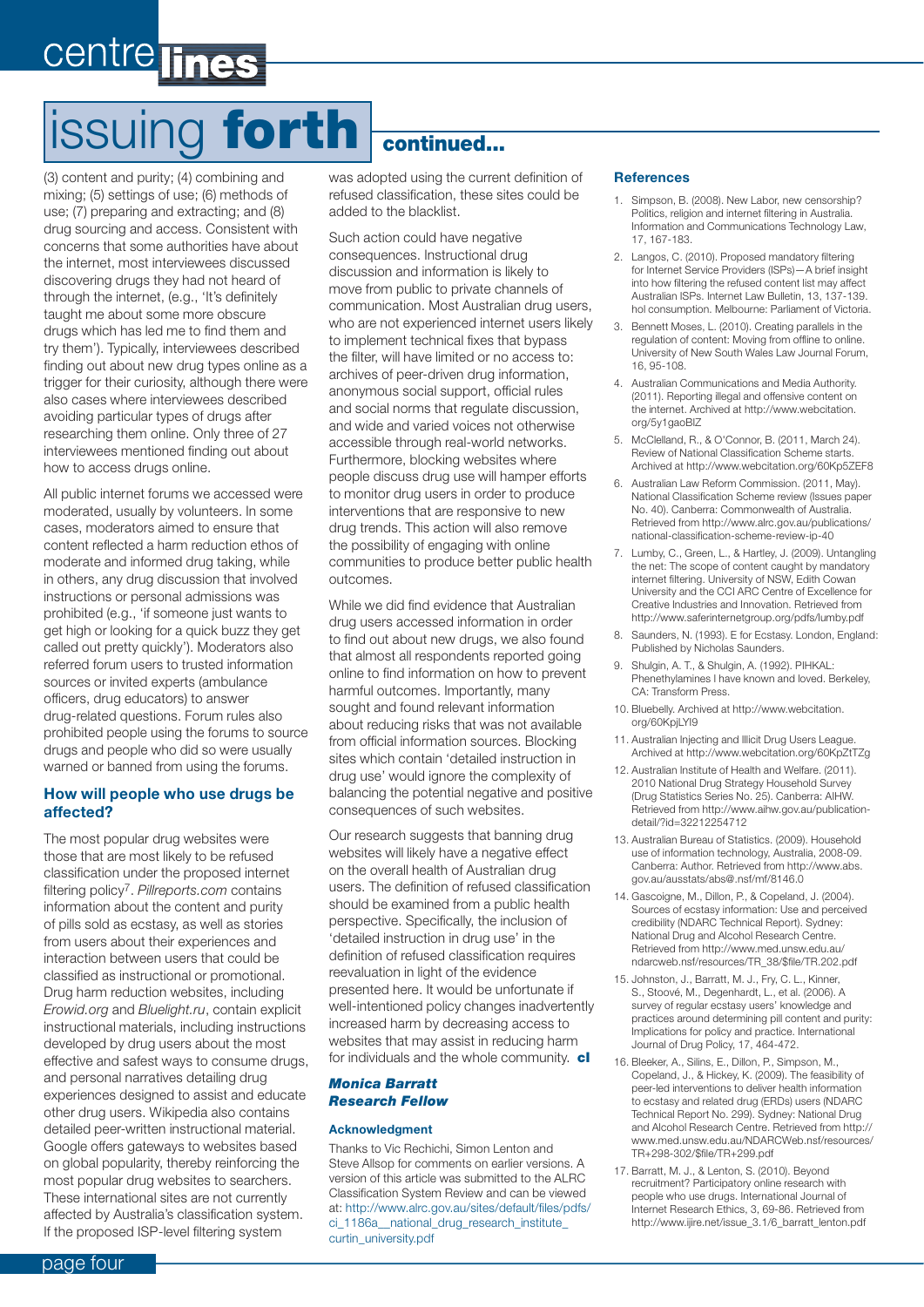## project **notes**

#### The National Alcohol Sales Data Project

#### *Wendy Loxley, Tanya Chikritzhs and Richard Pascal*

The Australian Government, via the Intergovernmental Committee on Drug Strategy, has funded the Drug and Alcohol Office of Western Australia and the National Drug Research Institute to develop the National Alcohol Sales Data Project. It is anticipated that the project will be ongoing and funded individually in five stages. At the completion of each stage a national report will be produced on levels and trends (where applicable) in alcohol consumption for all participating jurisdictions.

The aims of the project are to:

- construct an ongoing, regularly updated, national database of standardised alcohol sales data, for all Australian states/ territories;
- monitor alcohol consumption trends by regularly estimating per capita alcohol consumption for all participating states/ territories;
- provide an annual report on consumption by region containing summaries of alcohol sales data and per capita alcohol consumption estimates for all participating states/territories; and,
- provide standardised alcohol sales data sets for use by jurisdictions.

The first annual National Alcohol Sales Data Project report was submitted to the Ministerial Council on Drug Strategy for approval in 2010. This report is based on data received from three jurisdictions: the Northern Territory, Western Australia and Queensland.

Estimated per capita alcohol consumption in the Northern Territory was between 14.5 and 15 litres of pure alcohol per individual aged 15 plus across the years 2005/06, 2006/07 and 2007/08 (these figures allowed for the influence of tourism). Total pure alcohol volumes sold were highest in Darwin. Over the three years the volumes sold in each of the urban centres were generally similar.

In Western Australia across the same three years alcohol consumption ranged between 10.8 and 12.5 litres of pure alcohol. The volumes of pure alcohol sold were similar across the state except in and around the metropolitan area where volumes were greatest closest to the city. Per capita consumption on the other hand was highest in the west and north of the state. This

may be influenced by workers who are not usually included in population estimates. The central metropolitan area had higher rates of per capita consumption than surrounding areas which is likely to be due to the abundance of entertainment venues.

The estimated consumption for Queensland in 2007/08 was 11 litres of pure alcohol, lower than in the Northern Territory and Western Australia for that year. The Brisbane area, the Gold and Sunshine Coasts, and the North West had the highest rates of per capita consumption. It is difficult to accurately identify tourism numbers by region, however, it is likely that future efforts to take tourism levels in account may reduce these apparent consumption levels.

From a national perspective, the more jurisdictions that collect alcohol sales data and make it available to the project, the better national estimates will be. Past estimates of per capita alcohol consumption have demonstrated the significance of regional influences. With the participation of more jurisdictions, the full scale and regional variability will be better understood and ultimately enable better understanding of underlying causes.

The final report is now available on the NDRI [website: http://ndri.curtin.edu.au/local/](http://ndri.curtin.edu.au/local/docs/pdf/publications/R249.pdf) docs/pdf/publications/R249.pdf

#### ADHD in dependent drug and alcohol users

#### *Susan Carruthers and Steve Allsop*

Attention deficit hyperactivity disorder (ADHD) has been associated with substance use disorders. It is associated with earlier onset substance use as well as higher frequency and increased chronicity<sup>1,2</sup>. Between 20% and 40% of substance using populations in some countries have been found to display symptoms of ADHD1,3. However, data on the prevalence of ADHD among Australian substance users is limited and due to differences between the tools used to screen for adult ADHD, comparability across studies is low.

In 2008, NDRI, along with the National Drug and Alcohol Research Centre (NDARC) and the School of Psychology and Speech Therapy at Curtin University, were invited to join a consortium of experts in ADHD and Substance Use which is currently operating across 15 countries. The consortium (International Collaboration on ADHD and Substance Abuse (ICASA)), is coordinated by the Trimbos Institute, Netherlands Institute of Mental Health and

Addiction (a WHO Mental Health Partner) and being involved with this partnership will put Australia alongside other countries participating at the forefront of this research.

NDRI was successful in securing funds from Curtin University for Western Australian (WA) and New South Wales (NSW) to take part in the preliminary screening component of the international study. Sharlene Kaye, from NDARC, is coordinating the initiative and data collection in NSW; Susan Carruthers and Steve Allsop are responsible for the WA arm of the investigation. This involves the interviewing of approximately 600 recent treatment entrants (300 in NSW and 300 in WA), collecting baseline demographic data, a substance use history, a history of childhood and adult mental health diagnoses and treatment, and a driving history to assess the level of risk participants are prepared to take on a daily basis. The study includes collection of saliva samples via non-invasive means for DNA analysis. Samples are to be analysed in Spain and stored at the National Institutes of Health in the USA. Depression and anxiety are assessed using the DASS 21 and screening for ADHD is conducted using the ASRS v1.1. Data collection is scheduled to finish in September.

To date in WA more than 180 questionnaires have been administered to recent entrants in drug and alcohol rehabilitation centers, non-residential treatment centre attendees from north and south metropolitan areas and a drug and alcohol withdrawal unit. A preliminary analysis has found that 54% of participants screen positive for symptoms of ADHD. There are also high rates of depression (35%) and anxiety (54%). Alcohol is the primary drug of concern for the majority of participants (59%) followed by amphetamines (18.6%), opioids (10.6% and benzodiazepines (5%) with evidence of widespread polydrug use. The median age of participants is 33 years and 58% of the study group is male. A more in-depth data analysis will be conducted when NSW and WA data are combined. **cl**

- 1. Levin FR, Evans SM, Kleber HD. (1998). Prevalence of attention-deficit hyperactivity disorder among cocaine abusers seeking treatment. Drug and Alcohol Dependence, 52, 15-25.
- 2. Schubiner H, Tzelepis A, Milberger S, et al. (2000). Prevalence of attention deficit/hyperactivity disorder and conduct disorder among substance abusers. J Clin Psychiatry, 61, 244-51.
- 3. Fayyad J, De Graaf R, Kessler R, et al. (2007). Cross-national prevalence and correlates of adult attention-deficit hyperactivity disorder. British Journal of Psychiatry, 190, 402-9.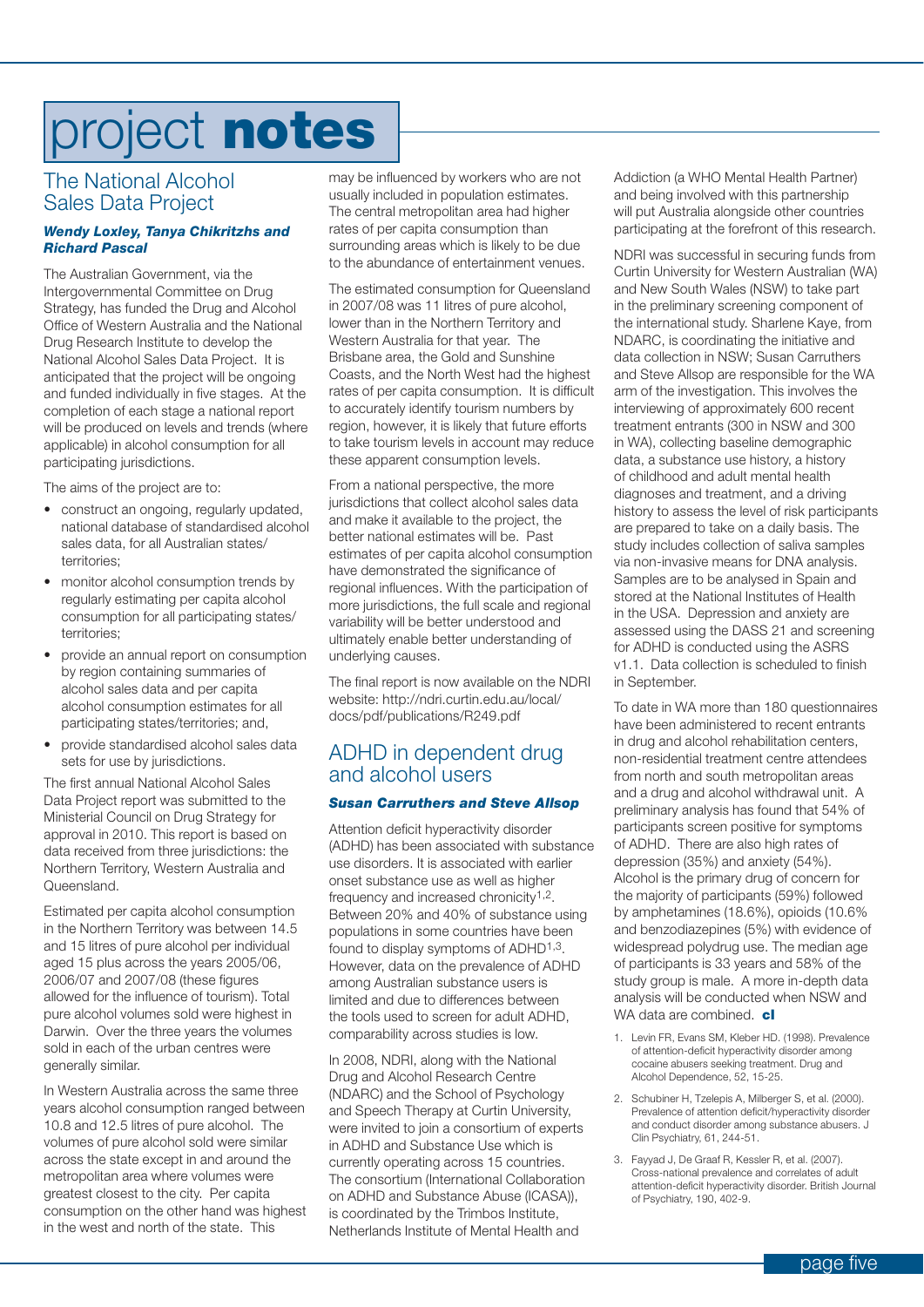### centre lines

### ab**stracts**

#### Is the alcopops tax working? Probably yes but there is a bigger picture

#### *Steven Skov, Tanya Chikritzhs, Kypros Kypri, Peter Miller, Wayne Hall, Mike Daube and Rob Moodie*

Medical Journal of Australia, 2011, 195, (2), pp 84-86

The Australian Government's decision to raise taxes on ready-to-drink spirit-based beverages (RTDs; "alcopops") in 2008 caused great controversy. Interest groups have selectively cited evidence to support their points of view.

The alcohol industry cited Victorian data from the Australian Secondary Students' Alcohol and Drug Survey (ASSADS) as evidence that the tax had failed, but closer examination of the data suggests that fewer students are drinking, and fewer are drinking at risky or high-risk levels.

Excise data from the first full year after the tax came into effect showed a more than 30% reduction in RTD sales and a 1.5% reduction in total pure alcohol sold in Australia.

Although understanding the impact of the alcopops tax will require critical analysis of a range of evidence, sales and ASSADS data suggest that the tax has resulted in reduced consumption of RTDs and total alcohol.

The most effective and cost-effective measures for reducing consumption and harm are a comprehensive graduated volumetric alcohol taxation system, a minimum price per standard drink, and special measures for particular products that may cause disproportionate harm.

While welcoming the alcopops tax, public health advocates have consistently argued for a comprehensive package of reform that covers pricing, availability and promotion of alcohol, as well as education and treatment services.

#### Harm reduction and hepatitis C: on the ethics and politics of prevention and treatment

#### *Suzanne Fraser and David Moore*

Addiction Research & Theory, 2011, 19, (4), pp 375-379.

In 2010, the International Conference on the Reduction of Drug Related Harm shared its 21st birthday with one of its most constant companions: hepatitis C. The co-occurrence of these significant anniversaries provides

an opportunity to reflect critically on the formative role played by hepatitis C, and on our responses to it, in the development of harm reduction. The commentary takes an interdisciplinary approach to analyse the implications of a foundational aspect of harm reduction and the response to hepatitis C: medicalisation. It draws on a range of literature and research disciplines to highlight a set of issues poorly visible from within medical expertise. This commentary highlights two trends, both of which emerge from hepatitis C's place as a thoroughly medicalised object. First, hepatitis C has contributed to an increasing emphasis on individual responsibility in prevention initiatives, and second, it has contributed to the homogenisation of affected individuals in relation to treatment.While acknowledging the benefits for injecting drug users that have flowed from the medicalisation of hepatitis C, we note that insufficient attention is sometimes paid to the impact of medical and public health imperatives on the goals and values of harm reduction. We conclude by considering some key ethical and political challenges that harm reduction must confront as it continues to place the status and well-being of drug users at the centre of its rationale and work.

#### Patients who attend the emergency department following medication overdose: self-reported mental health history and intended outcomes of overdose

#### *Penny Buykx, Alison Ritter, Wendy Loxley and Paul Dietze*

International Journal of Mental Health Addiction, 2011, DOI: 10.1007/s11469- 011-9338-1

Medication overdose is a common method of non-fatal self-harm. Previous studies have established which mental health disorders are commonly associated with the behaviour (affective, substance use, anxiety and personality disorders) and which medications are most frequently implicated (benzodiazepines, antidepressants, antipsychotics and non-opioid analgesics). However, few studies have explored patient experiences of medication overdose. We address this gap by examining patient stories of a recent medication overdose event, including severity of depression, intended outcomes and patient experiences of emergency medical care, in part to determine the unmet needs of this group

of patients. Semi-structured interviews were conducted with 31 patients attending an urban emergency department (ED) in Melbourne, Australia, following a medication overdose, regarding their mental health history, state of mind at the time of the overdose, circumstances of the overdose, and experiences of emergency medical care. Participants were heterogeneous regarding the severity of depressive symptomatology at the time of overdose. Participant ratings of how accidental or deliberate the overdose was and how strongly they intended to die were also diverse. Stories relating to the overdose usually covered the themes of precipitating events, negative feeling states, and intended outcomes (ambivalent or contradictory). Few problems were identified in relation to the care received in relation to the current overdose. However, histories of extensive mental health problems were commonly reported, along with unsuccessful treatment for these. While mental health problems are common among patients attending the ED following a medication overdose, there is considerable diversity in current levels of distress and intended outcomes, indicating a thorough suicide risk assessment is always warranted. Presentation to the ED for medication overdose should also trigger a mental health treatment review.

#### Does availability of illicit drugs mediate the association between mental illness and substance abuse?

#### *Wenbin Liang, Simon Lenton, Steve Allsop and Tanya Chikritzhs*

Substance Use and Misuse, 2011, 46, (10), 1304-1308

This study investigated the association between presence of mental illness, detected by an increased level of Kessler Psychological Distress Scale score, and prevalence of exposure to opportunity to obtain illicit drugs among adolescents and young adults aged 12-24 years using data collected by the 2007 Australian National Drug Strategy Household Survey (N = 2,663). Adolescents and young adults with mental illness have increased prevalence of exposure to drug use opportunity. Higher exposure to opportunity to obtain illicit drugs among people with pre-existing mental illness may further contribute to the co-existence of drug dependence and other mental disorders that are frequently reported in the literature. **cl**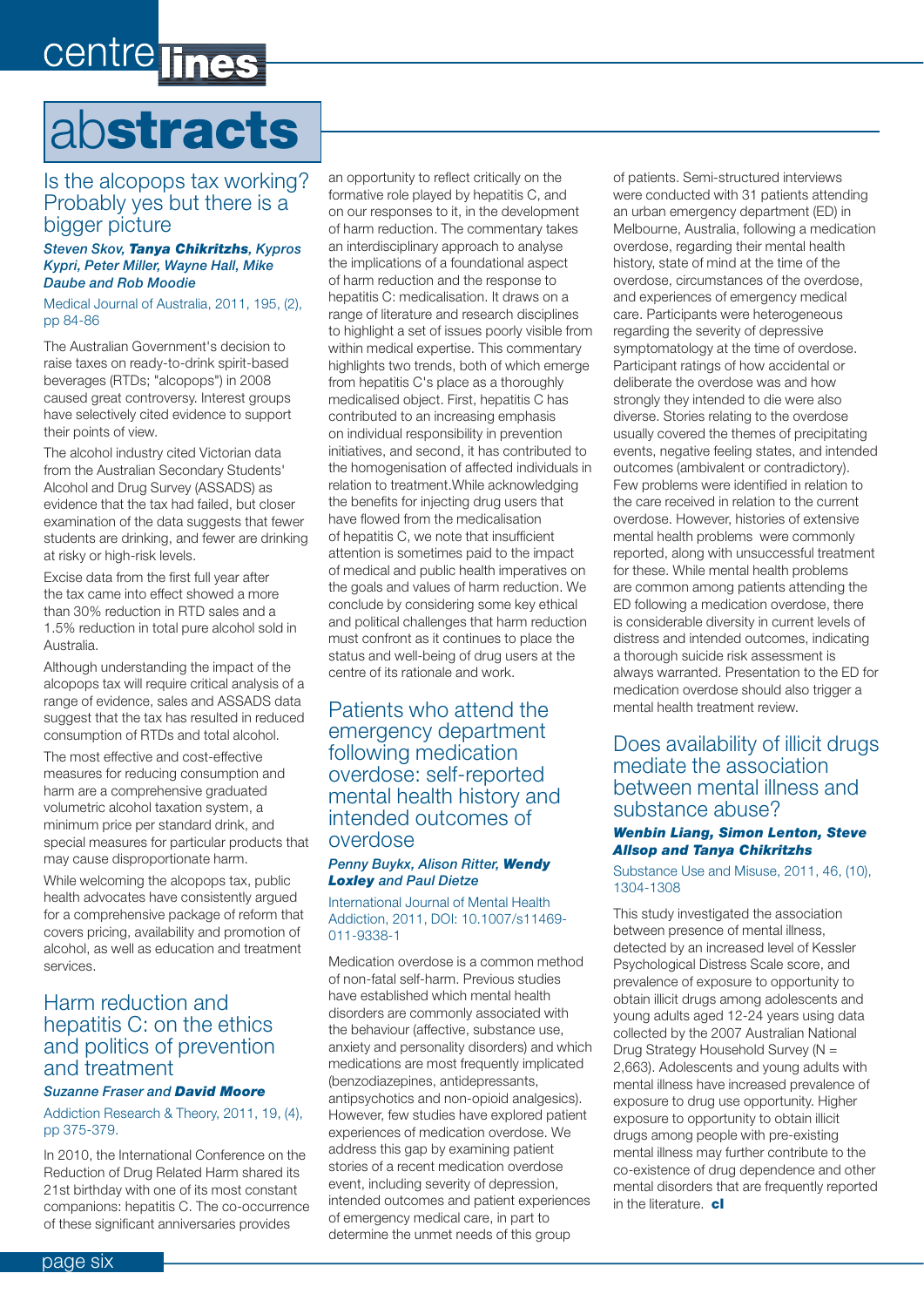### recent **publications**

### Monographs and Technical Reports

**Butler, T.G. and Stevens, C.F. (2011)** National Summit on Tobacco Smoking in Prisons: Report on the Summit. National Drug Research Institute, Curtin University, Perth, Western Australia.

**Evans, M., Pascal, R. and Chikritzhs, T.N.** (2011) South Australian emergency department presentations as indicators of alcohol-related harm: Feasibility study. Stage 2: Final report. Prepared for the Southern Adelaide Health Service Incorporated (acting through Drug and Alcohol Services South Australia). National Drug Research Institute, Curtin University, Perth, Western Australia.

**Frances, K. and Saggers, S.** (2011) Evaluation of Yarning and Parenting program for parents and children experiencing drug and alcohol problems. National Drug Research Institute, Curtin University, Perth, Western Australia.

**Loxley, W., Chikritzhs, T.N. and Pascal, R.** (2011) National Alcohol Sales Data Project Final Report, 2009. Drug and Alcohol Office, Western Australia; National Drug Research Institute, Curtin University, Perth, Western Australia.

**Miller, J., Rainsford, C.A. and Lenton, S.** (2011) WA Trends in ecstasy and related drug markets 2010: Findings from the Ecstasy and Related Drug Reporting System (EDRS), (70). National Drug and Alcohol Research Centre, University of NSW, Sydney, NSW.

**Rainsford, C.A. and Lenton, S.** (2011) WA Drug Trends 2010: Findings from the Illicit Drug Reporting System (IDRS), (61). National Drug and Alcohol Research Centre, University of NSW, Sydney, NSW.

#### Published Articles, Chapters and Books

**Buykx, P., Ritter, A., Loxley, W. and Dietze, P.** (2011) Patients who attend the emergency department following medication overdose: Self-reported mental health history and intended outcomes of overdose. International Journal of Mental Health Addiction, DOI: 10.1007/s11469- 011-9338-1.

**Chikritzhs, T.N.** (2011) Musings on new Australian guidelines for reducing the risk from single occasion drinking. Addiction, 106, (6), pp 1049-1050.

**Fraser, S. and Moore, D.** (2011) Harm

reduction and hepatitis C: on the ethics and politics of prevention and treatment. Addiction Research & Theory, 19, (4), pp 375-379.

**Gray, D. and Wilkes, E.T.** (2011) Alcohol restrictions in Australian Indigenous communities: an effective strategy if Indigenous-led. Medical Journal of Australia, 194, (10), pp 508.

**Hunter, B., Lubman, D. and Barratt, M.J.** (2011) Alcohol and drug misuse in the elderly. Australian and New Zealand Journal of Psychiatry, 45, (4), pp 343.

**Keane, H., Moore, D. and Fraser, S.** (2011) Addiction and dependence: making realities in the DSM. Addiction, 106, (5), pp 875-877.

**Lee, A.H. and Liang, W.** (2011) Lifelong physical activity involvement and the risk of ischemic stroke in southern China. Stroke Research and Treatment, vol. 2010, Article ID 415241, 4 pages, DOI:10.4061/2010/415241.

**Lenton, E., Fraser, S., Moore, D. and Treloar, C.** (2011) Hepatitis C. love and intimacy: Beyond the 'anomalous' body. Drugs: Education, Prevention and Policy, 18, (3), pp 228-236.

Lenton, S. (2011) Changing cannabis laws to facilitate a shift to domestic cannabis production as a harm reduction strategy – a case study. In Decorte, T., Potter, G. and Bouchard, M. (eds.) World wide weed: global trends in cannabis cultivation and its control. Ashgate, UK. pp 197-213.

Lenton, S. (2011) Knowledge translation at the political level – bridging the policy research to policy practice gap. In Banister, E., Leadbeater, B. and Marshall, A. (eds.) Knowledge Translation in Context: Indigenous, Policy and Community Settings. University of Toronto Press, pp 105-125.

**Leonard, H., Glasson, E., Nassar, N., Whitehouse, A., Bebbington, A., Bourke, J., Jacoby, P., Dixon, G., Malacova, E., Bower, C. and Stanley, F.** (2011) Autism and intellectual disability are differentially related to sociodemographic background at birth. PloS One, 6, (3), pp e17875.

**Liang, W., Lenton, S., Allsop, S. and Chikritzhs, T.** (2011) Does availability of illicit drugs mediate the association between mental illness and substance abuse? Substance Use and Misuse, 46, (10), 1304- 1308.

**Malacova, E., Butler, T.G., Richters, J., Yap, L., Grant, L., Richards, A., Smith,**  A. and Donovan, B. (2011) Knowledge of sexually transmissible infections: a comparison of prisoners and the general population. International Journal of STD &

AIDS, 22, (7), pp 381-386.

**McBride, N., Carruthers, S.J. and Hutchinson, D.** (2011) Why do Australian women drink during pregnancy? Formative intervention research study. In Proceedings of the 4th International Conference on Fetal Alcohol Spectrum Disorder, March 25, 2011. Interprofessional Continuing Education, University of British Columbia, Vancouver, Canada.

**Oddy, W., Li, J., Whitehouse, A., Zubrick, S.R. and Malacova, E.** (2011) Breastfeeding duration and academic achievement at ten years. Pediatrics, 127, (1), pp e137-e145.

**Perkes, I., Schofield, P., Butler, T.G. and Hollis, S.** (2011) Traumatic brain injury rates and sequelae: A comparison of prisoners with a matched community sample in Australia. Brain Injury, 25, pp 131-141.

**Schofield, P., Butler, T.G., Hollis, S. and D'Este, C.** (2011) Are prisoners reliable survey respondents: a validation of selfreported traumatic brain injury (TBI) against hospital medical records? Brain Injury, 25, pp 74-82.

**Skov, S.J., Chikritzhs, T.N., Kypri, K., Miller, P.G., Hall, W., Daube, M. and Moodie, R.** (2011) Is the alcopops tax working? Probably yes but there is a bigger picture. Medical Journal of Australia, 195, (2), pp 84-86. **cl**

#### Interested in postgraduate research in the AOD field?

NDRI's annual Student Information Evening will take place on Thursday 13<sup>th</sup> October 2011, from 4.30pm to 6.30pm at NDRI, Curtin University Health Research Campus, Shenton Park, Perth. The information evening is aimed at 2012 PhD, Honours and Masters students interested in researching drug or alcohol issues. The informal event will allow students to discuss opportunities for research projects with prospective co-supervisors in a relaxed atmosphere. Opportunities for part-time and voluntary

Recently-completed NDRI PhD scholars and early career researchers will outline their projects and the paths they have taken to begin careers in the AOD field. Attendees will also receive a snapshot of the work NDRI does and information on relevant scholarships and bursaries.

research work will also be discussed.

For further information visit the NDRI website ndri.curtin.edu.au.